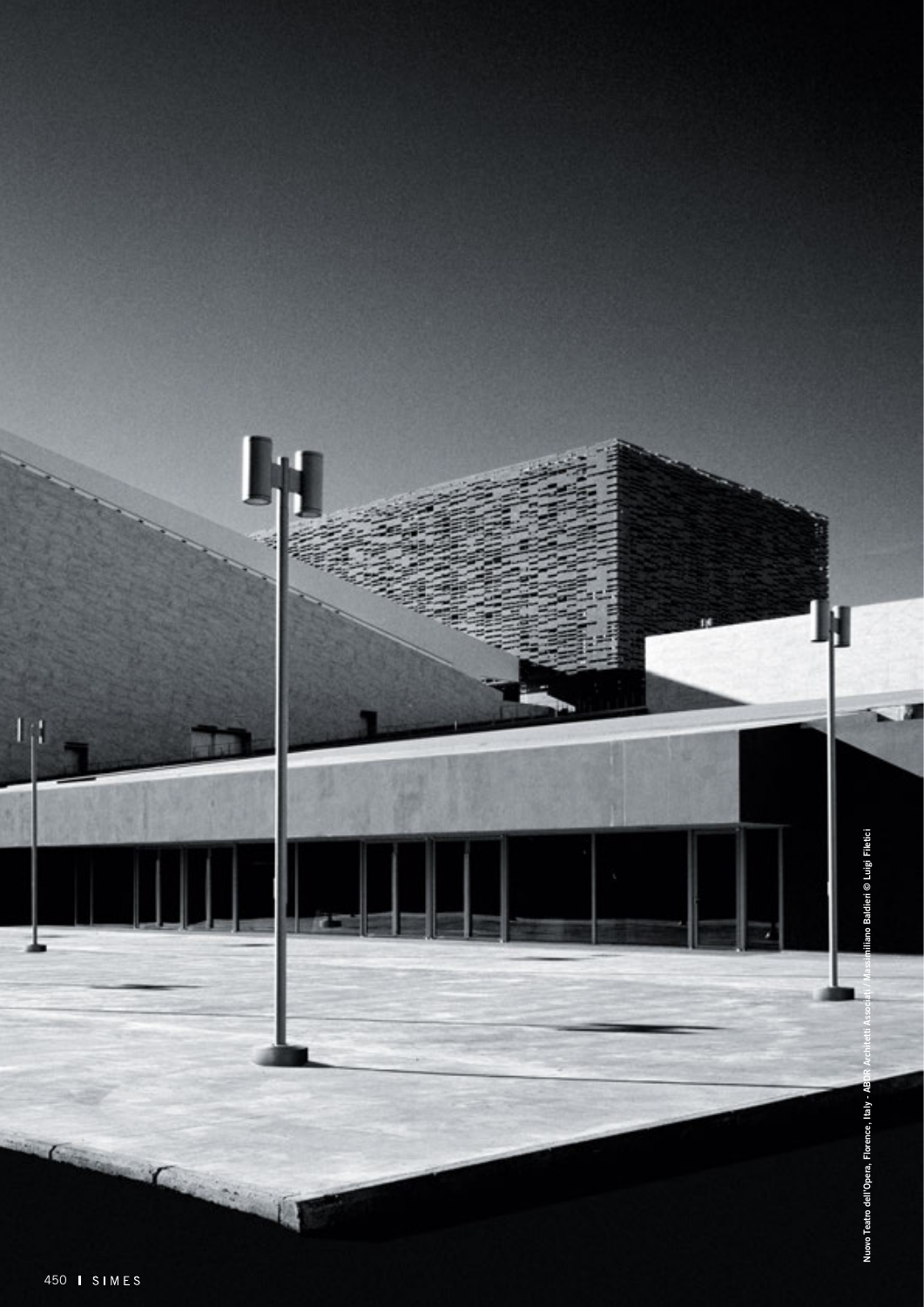

451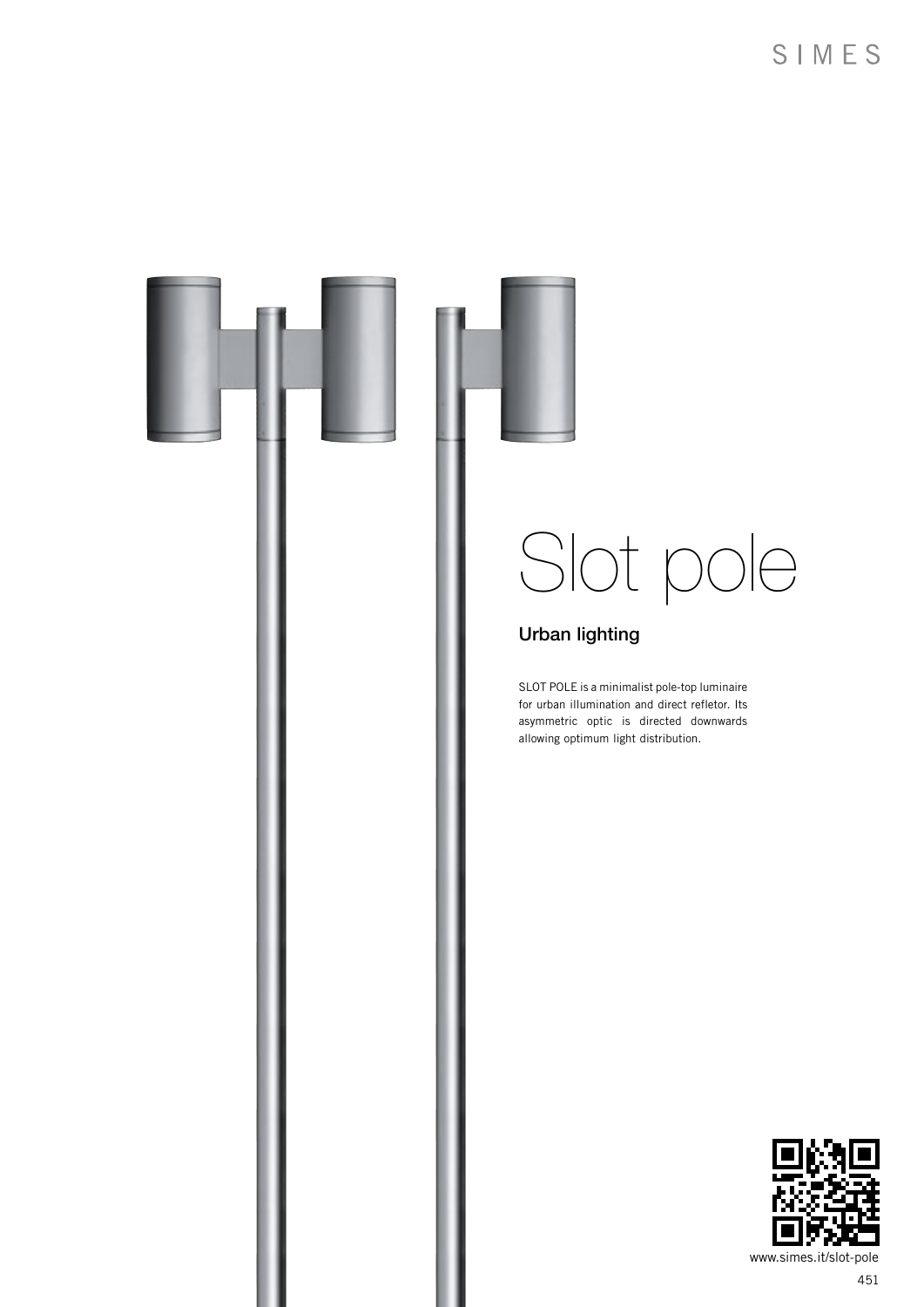

Nuovo Teatro dell'Opera, Florence, Italy - ABDR Architetti Associati / Massimiliano Baldieri © Luigi Filetici

## SLOT POLE Urban lighting

Die-cast EN AB-47100 and extruded EN AW-6060 aluminium housing with high corrosion resistance. Clear toughened glass 8 mm thick. Post top luminaire with Ø 76 mm spigot attachment. Stainless steel screws. Luminaire hard wired with single neoprene cable with cable gland. Controlgear equipped with protections against discharges and high voltage spikes on the mains: 6kV differential mode (L-N), 8kV common mode (PE). Silicone gaskets. Double powder paint.

Protection class IP65

Isolation class  $CLASS II  $\Box$$ 

Mechanical resistance IK 09  $\mathscr{K}_{\hspace{-1pt}\scriptscriptstyle{\mathsf{0}}}$ 

Integral ballast to allow an automatic power and flux reduction without the need of any external control systems available on request with surcharge.

*For the latest technical information and luminaire updates with LED technology please refer to www.simes.it* 

Ø 102 / Ø 120



Ø 440



POLE BASE COVER For pole with base and pole to be S.2809.14

buried Ø102mm or Ø120mm. Die-cast aluminium housing.

### S.2499

SURGE PROTECTION DEVICE 10kV

Surge protection devices are utilised to limit the damage of such electrical disturbances (temporary, transitional or permanent). Each fixture must be connected to one single device at a distance of no more than 10m away.

Colour:

Aluminium grey (code 14)